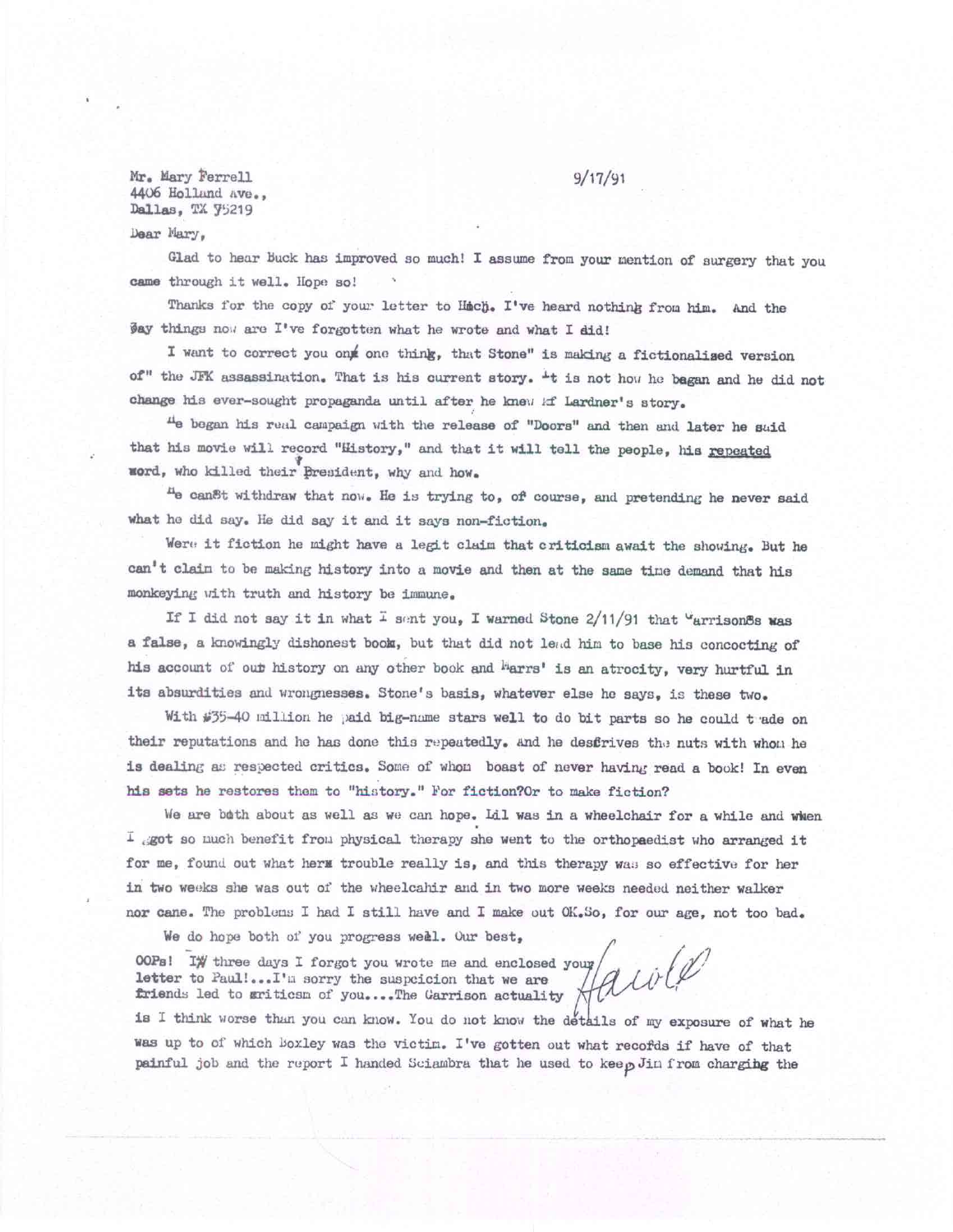dear perrin and the live and inoxent Bradley is quite specific in stating that it was apparent that What Boxley did was feed back to Jim what he knew Jim wanted. So, Jim called him a CIA agent. Truth is Jim insisted on hiring him, over staff objections....On those CIA records on the critics and writers, if and when you can  $I'$ d appreciate a set of copies because I do not know that  $+$  have them. The CIA cooked up a scheme for not complying with my FOI A requests and Lesar did not sue over that for me.

Russell Long in the movie: Garrison even made that up to hide what actually got him started toward the end of 1966. Long told a reporter I know.

Stone's final cript: I've made no effort to get a copy but I have spoken to domeone who has the first and the sixth versions and he says the changes are few and designed to eliminate the utterly ridicu.cous that had been exposed as such. Churit que me a  $c$ 

On Bradley, the above is not all I did. **ne** came here, **i gadia** him what he wanted, helped him in any way I could, and then drove him 50 miles to "altimore, or 100 miles, and the next thing I knew he was badmouthing me in California.

 $\gamma$ n Garrison being misled by his staff on Bradley, the truth is the opposite and I have staff memos on that.And when the staff  $\frac{24}{4}$  fighting the utter irrationality with which Jim was going to commemorate the 5th anniversary, the one of the many he clung to was Bradley. <sup>n</sup>e did give up on the others!

There cannot be any truth in what  $\beta$ radley quotes Garrison as saying, that Stone titled Garrizon's book. Jinwas fast and loose with truth and remains that way.

If he really told Bradley what Bradley said he did, about his being so interesting a person, etc., he was lying. Notat all what he'd been saying.

I often wonder if now, "hether or not in those days, Garrison ha; any knowledge of what is real. He made uo so much that he seemed to believe when he made it up, can he now distinggish?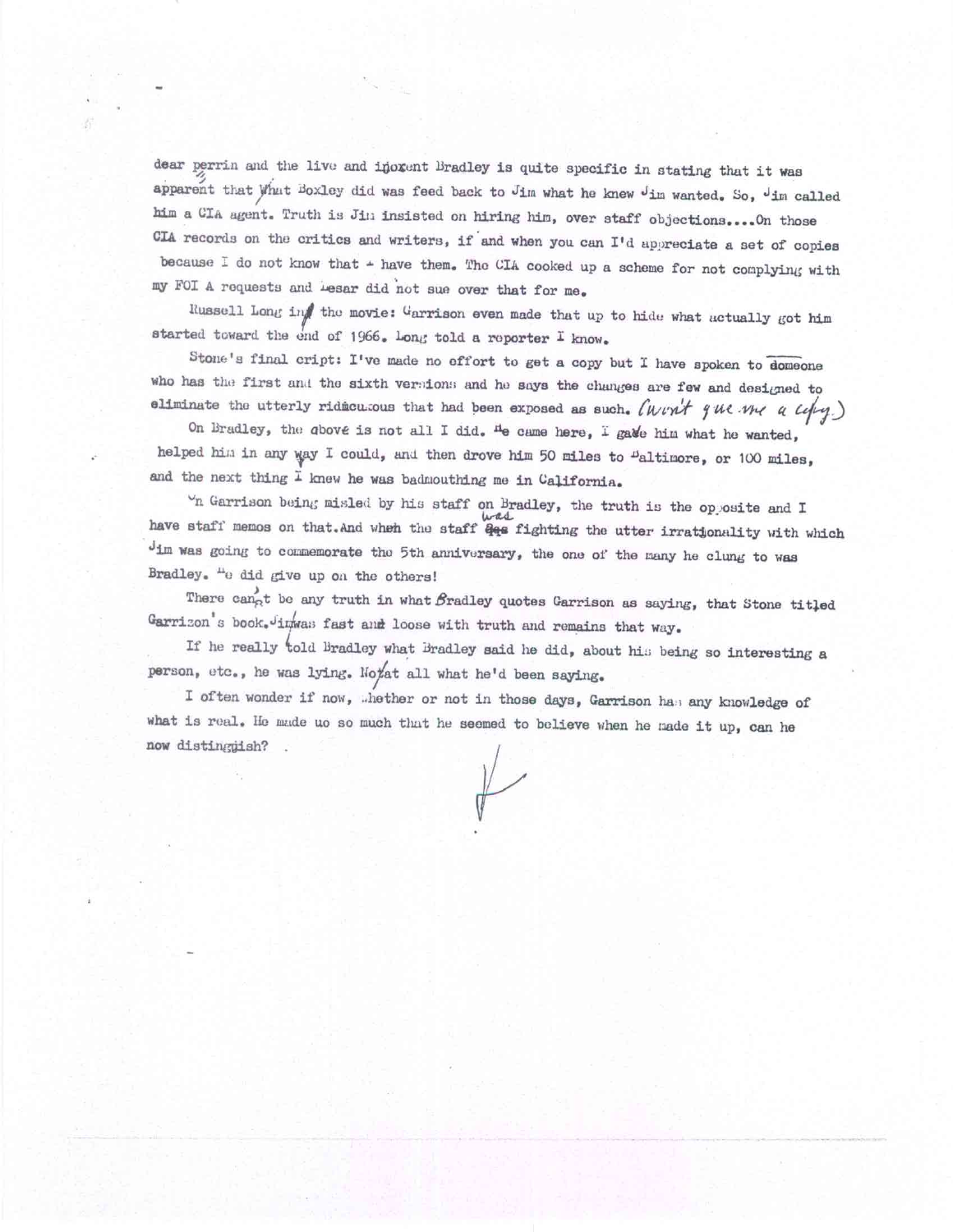## **Mary McHughes Ferrell 4406 Holland Avenue Dallas, Texas 75219-2133 (214) 528-0716**

September 10, 1991

Mr. Harold Weisberg 7627 Old Receiver Road Frederick, MD 21702

## Dear Harold:

received a copy of your letter to Paul today. Harold, you are not the only one who wishes I had called you (or written to you) before I wrote that letter in June. When Paul attacked me, it wa§ not for the same reasons you give in your letter (not that your letter is an attack of any kind). I wrote a response to Paul on July 13th and am enclosing a copy of that letter. One of the letters of "criticism" I received mentioned that the writer thought you and I were friends. I was almost certain that Paul had received a copy of that letter, from things he said in his letter to me. That was my reason for trying to set the record straight (in the July 13th letter) where you and I are concerned.

Your long letter to Paul is excellent! You have summed up the researchers' "case" exactly -- beginning with Jim Garrison's performance. I realize that my June 22nd letter appears to be a defense of Garrison and perhaps there was a bit of "defense" in the letter. My "defense" was because of the numerous pages we received under FOIA in 1976 reciting the unbelievable efforts the CIA exerted to discredit Garrison and all the JFK researchers and writers. The concerted efforts of the CIA were infuriating to me. It would have been exactly the same if Garrison had pursued the many legitimate leads you, Vince Salandria, Arch Kimbrough and people like you, gave to Jim's office, and if he had been successful in putting the true facts before the world. It is my belief that the CIA would have put forth the same efforts. There are documents in the CIA's material attacking you, Penn Jones, Jr., Mark Lane, and every other researcher, writer and critic.

As far as Stone's movie goes, I have not seen any copy of the script. I do have a slim chance of getting the final version from a friend of Walter Mathau (who played Russell Long in the movie). I would really like to see it because they sent a number of the actors and actresses to me for copies of the documents and testimony in the Warren Commission's volumes pertaining to the characters they were playing. Those poor people told me that Stone changed the script from one minute to the next.

\_ An interesting sidelight -- Edgar Eugene Bradley calls me frequently. He told me early this year that some time ago he and Connie were traveling by car from California to Florida where one of their sons is a minister. Shortly before they had planned that trip, Gene called Garrison from California and asked him why he had accused him of complicity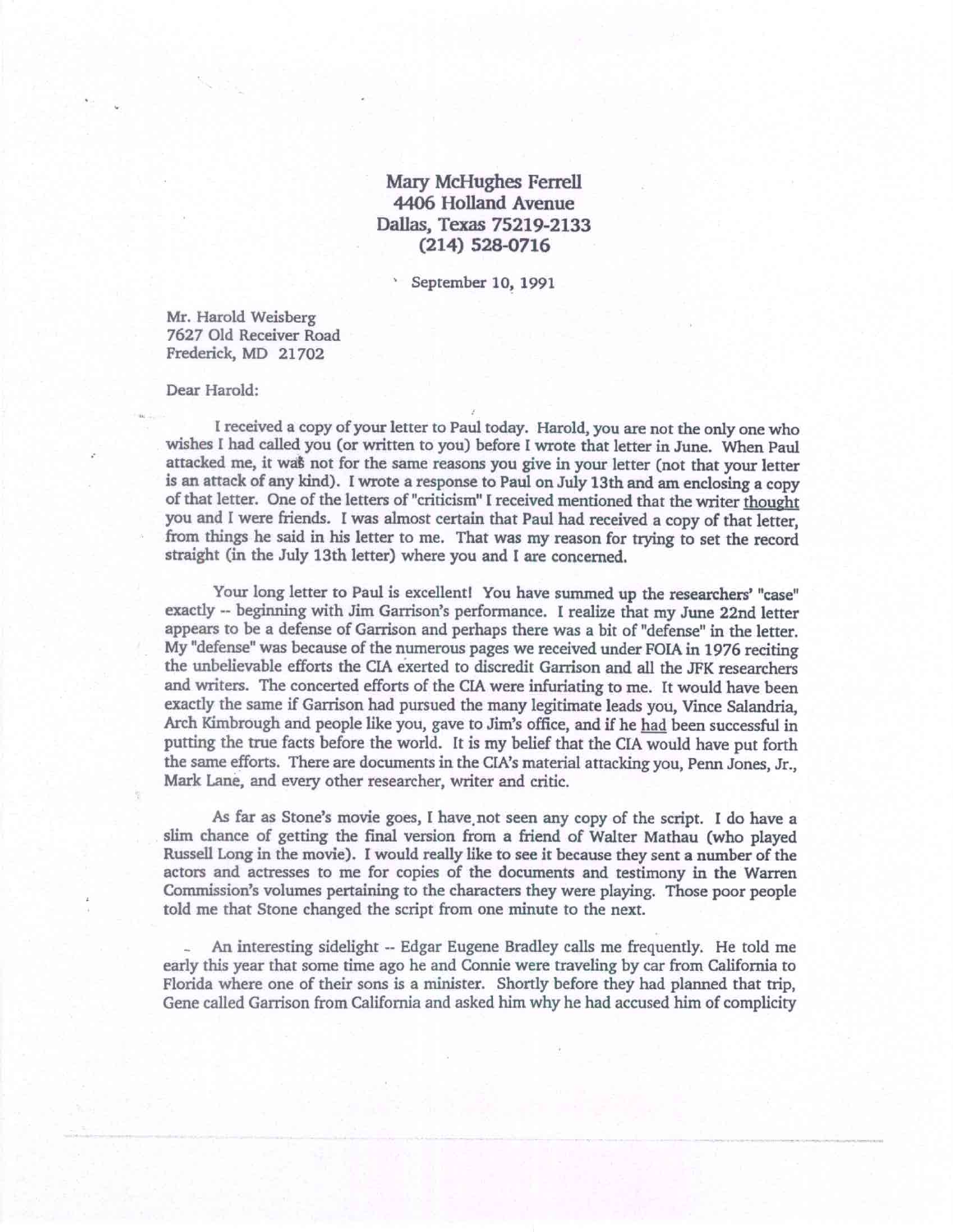in the assassination. Garrison told him that his office had misled him and he was very sorry the mistake had occurred. Garrison invited him to visit him if he were ever in New Orleans.

Within a few months, Gene and Connie were passing through New Orleans and Gene called Jim. Jim invited them to lunch and took them to a lovely place where the food, service and atmosphere were beyond anything Gene and Connie had ever experienced. During the lunch, Gene remarked that he had been trying to obtain a copy of Jim's latest book but couldn't find it. He asked for the exact title. Jim told him he would be happy to give him a copy and would autograph it to Gene. He asked them to come back to his office so he could present him with the book. When Gene saw the book, he said, '"On The Trail of the Assassins' -- that's a catchy title." Jim said, "Oliver Stone gave the book that name." Of course, Gene Bradley did not get the significance of that statement!

Jim almost pegged them to stay over another night (Friday night) and he would like to talk to Gene again. Jim said, "You are one of the most interesting men I've ever met. I just wish I had met you before my staff persuaded me to charge you." (Have you ever spent any time with Edgar Eugene Bradley?) Gene was really elated but explained that they had a very limited income and were traveling cheaply by avoiding the big cities. They would drive on to some small town and stay in a cheap motel. Jim Garrison "put them up" in a lovely hotel and took them to a posh private club for lunch on Saturday. Needless to say, Eugene Bradley now thinks Jim Garrison is a superior human being and he blames all those on Jim's staff for the problems he experienced.

I am glad to learn that Lil is somewhat better. The fact that you have had eye problems is most distressing. If I were unable to read constantly, I would almost as soon be dead (not quite -- but close). My children, grandchildren and great grandchildren would just have to read to me.

Buck is doing better than I am. I have not worked for some time now. My granddaughter in Austin is still taking care of him. I hope to return to the office in another week or so. However, I plan to retire next year. I wish I could make it until I'm 70 (next year) but I may not make it.

ve to you and Lil.

Mary

 $/mf$ Enclosure